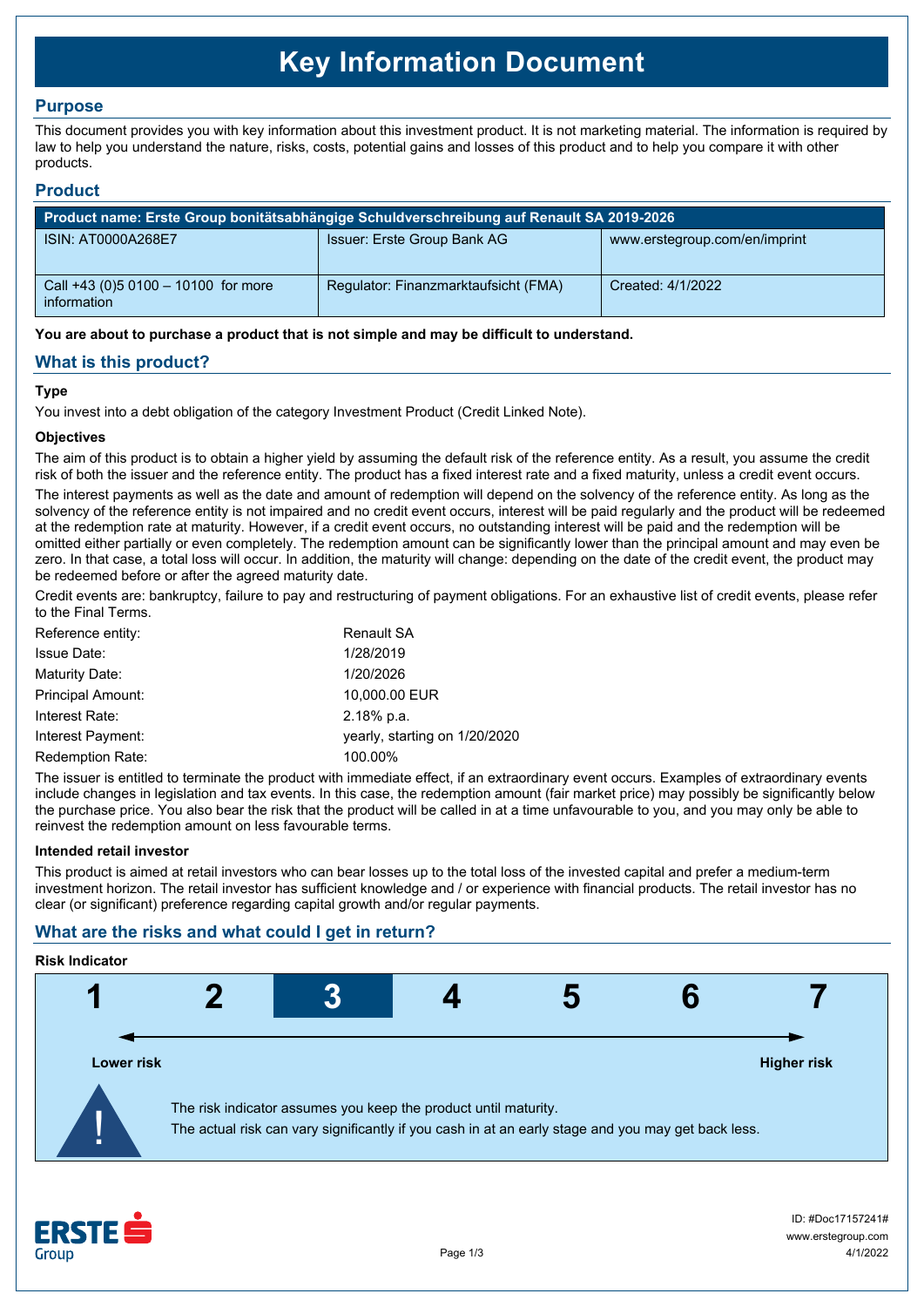The summary risk indicator is a guide to the level of risk of this product compared to other products. It shows how likely it is that the product will lose money because of movements in the markets or because we are not able to pay you.

We have classified this product as 3 out of 7, which is a medium-low risk class.

This rates the potential losses from future performance at a very low level, and poor market conditions are unlikely to impact our capacity to pay you.

**Be aware of currency risk.** If the currency of the product is different from the currency of the country in which you live, you will receive payments in a different currency, so the final return you will get will depend on the exchange rate between the two currencies. This risk is not considered in the indicator shown above.

This product does not include any protection from future market performance so you could lose some or all of your investment.If we are not able to pay you what is owed, you could lose your entire investment.

#### **Performance scenarios**

*Market developments in the future cannot be accurately predicted. The scenarios shown are only an indication of some of the possible outcomes based on recent returns. Actual returns could be lower.*

| Investment of 10,000 EUR<br><b>Scenarios</b> |                                    | <b>Holding period</b><br>1 year | Holding period<br>2 years | 1/20/2026<br>(recommended<br>holding period) |
|----------------------------------------------|------------------------------------|---------------------------------|---------------------------|----------------------------------------------|
| <b>Stress scenario</b>                       | What you might get back after cost | 11,038.38 EUR                   | 11,201.49 EUR             | 11,629.06 EUR                                |
|                                              | Average return each year           | 10.38%                          | 5.84%                     | 4.04%                                        |
| Unfavorable<br>scenario                      | What you might get back after cost | 11,038.38 EUR                   | 11.201.49 EUR             | 11,629.06 EUR                                |
|                                              | Average return each year           | 10.38%                          | 5.84%                     | 4.04%                                        |
| <b>Moderate</b><br>scenario                  | What you might get back after cost | 11,038.38 EUR                   | 11,201.49 EUR             | 11,629.06 EUR                                |
|                                              | Average return each year           | 10.38%                          | 5.84%                     | 4.04%                                        |
| <b>Favorable</b><br>scenario                 | What you might get back after cost | 11,038.38 EUR                   | 11,201.49 EUR             | 11,629.06 EUR                                |
|                                              | Average return each year           | 10.38%                          | 5.84%                     | 4.04%                                        |

This table shows the money you could get back until maturity, under different scenarios, assuming that you invest 10,000 EUR.

The scenarios shown illustrate how your investment could perform. You can compare them with the scenarios of other products. The scenarios presented are an estimate of future performance based on evidence from the past on how the value of this investment varies, and are not an exact indicator. What you get will vary depending on how the market performs and how long you keep the product. The stress scenario shows what you might get back in extreme market circumstances, and it does not take into account the situation where we are not able to pay you.

The figures shown include all the costs of the product itself, but may not include all the costs that you pay to your advisor or distributor. The figures do not take into account your personal tax situation, which may also affect how much you get back.

# **What happens if Erste Group Bank AG is unable to pay out?**

This product is not covered by any deposit guarantee scheme. You are exposed to the risk that Erste Group Bank AG may not be able to fulfil its obligations arising from this product in the event of an insolvency (inability to pay, over-indebtedness) or from an official order ("bail-in regime"). A total loss of your invested capital is possible.

## **What are the costs?**

The Reduction in Yield (RIY) shows what impact the total costs you pay will have on the investment return you might get. The total costs take into account one-off, ongoing and incidental costs.

The amounts shown here are the cumulative costs of the product itself, for three different holding periods. They include potential early exit penalties. The figures assume you invest 10,000 EUR. The figures are estimates and may change in the future.

## **Costs over time**

| Investment of 10,000 EUR<br>Scenarios | <b>Holding</b><br>period 1<br>vear | Holding<br>period 2<br>vears | 1/20/2026<br>(recommended)<br>holding period) |
|---------------------------------------|------------------------------------|------------------------------|-----------------------------------------------|
| <b>Total costs</b>                    | 213.93 EUR                         | 213.93 EUR                   | 106.96 EUR                                    |
| Impact on return (RIY) per year       | 2.26%                              | $1.09\%$                     | $0.31\%$                                      |

The person selling you or advising you about this product may charge you other costs. If so, this person will provide you with information about these costs, and show you the impact that all costs will have on your investment over time.

## **Composition of costs**

The table below shows:

- the impact per year of the different types of costs on the investment return you might get at the end of the recommended holding period;
- the meaning of the different cost categories.